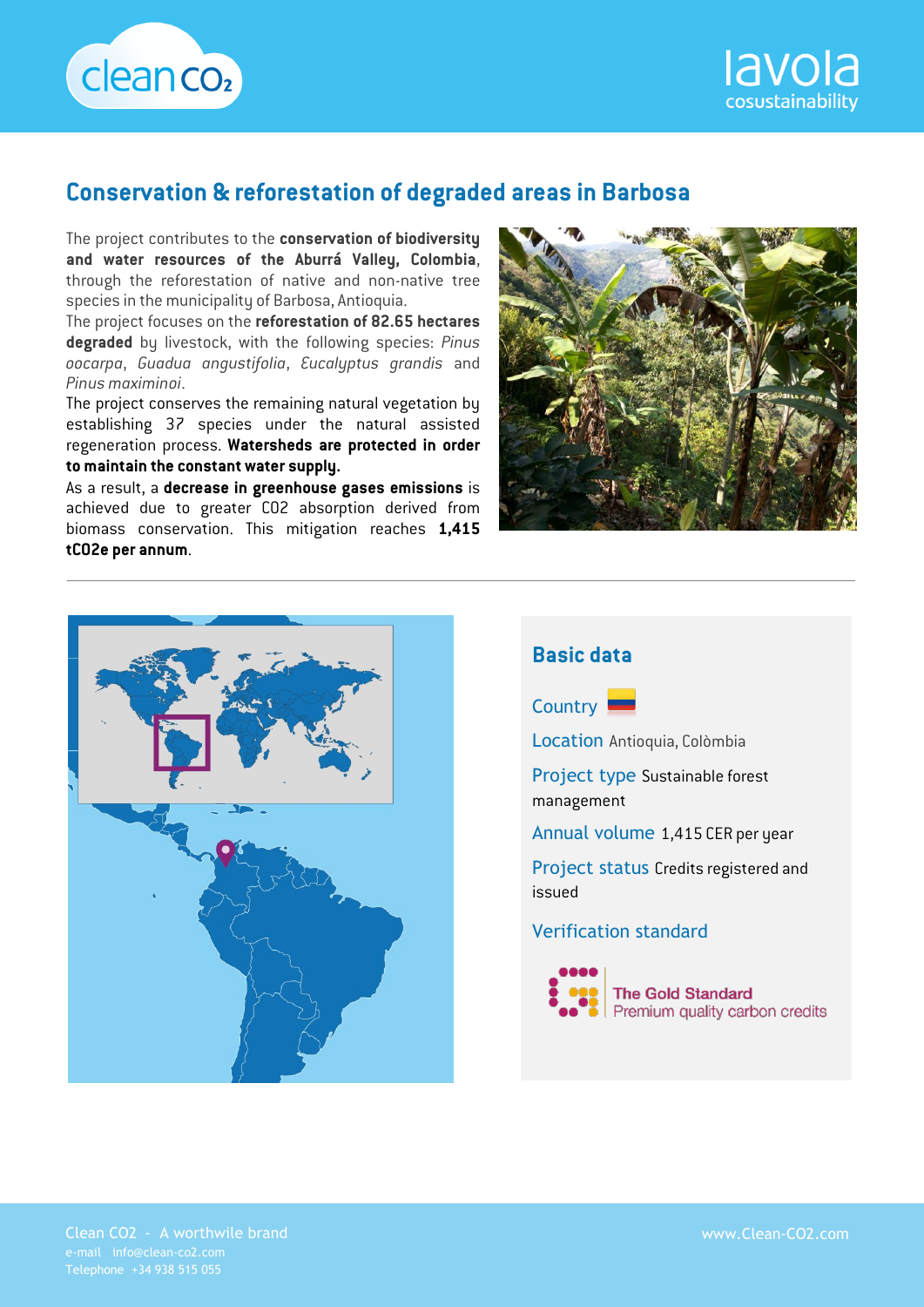







## **Impacts**

## **Environmental**

- **Soil erosion is reduced.**
- **Protect soil use**
- **The remaining natural vegetation is conserved** by establishing 37 species under the natural assisted regeneration process.
- The **quality of water has been improved** and the nearby micro-watershed has been conserved.
- **Restoration of the local ecological balance.**
- **Biodiversity conservation,** the most vulnerable species living in the project area.
- **Reducing deforestation** due to sustainable forest management.

## Social

- **Creation of stable and well-remunerated employment for local communities.**
- **Improves the living conditions of the local communities** by guaranteeing the supply of freshwater to people living in the village of El Hatillo and surrounding communities.
- **Farmers can profit from better soil quality**